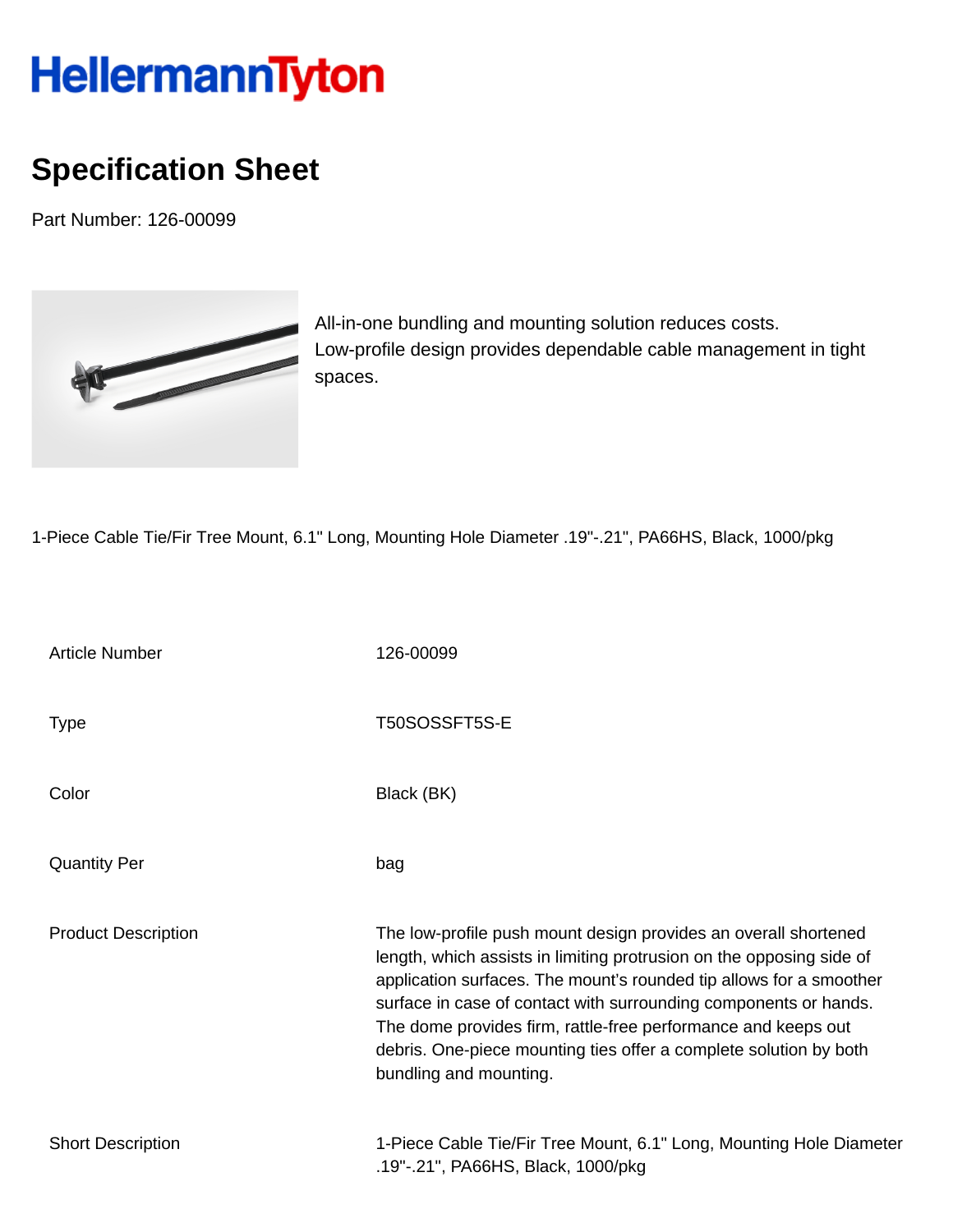| Minimum Tensile Strength (Imperial)   | 40.0                    |  |
|---------------------------------------|-------------------------|--|
| Minimum Tensile Strength (Metric)     | 180                     |  |
| Length L (Imperial)                   | 6.0                     |  |
| Length L (Metric)                     | 156.0                   |  |
| <b>Fixation Method</b>                | Arrowhead               |  |
| <b>Identification Plate Position</b>  | none                    |  |
| <b>Releasable Closure</b>             | <b>No</b>               |  |
| <b>Tie Closure</b>                    | plastic pawl            |  |
| Variant                               | <b>Outside Serrated</b> |  |
| Width W (Imperial)                    | 0.18                    |  |
| Width W (Metric)                      | 4.6                     |  |
| <b>Bundle Diameter Min (Imperial)</b> | 0.04                    |  |
| <b>Bundle Diameter Min (Metric)</b>   | 1.0                     |  |
| <b>Bundle Diameter Max (Imperial)</b> | 1.4                     |  |
| <b>Bundle Diameter Max (Metric)</b>   | 35.0                    |  |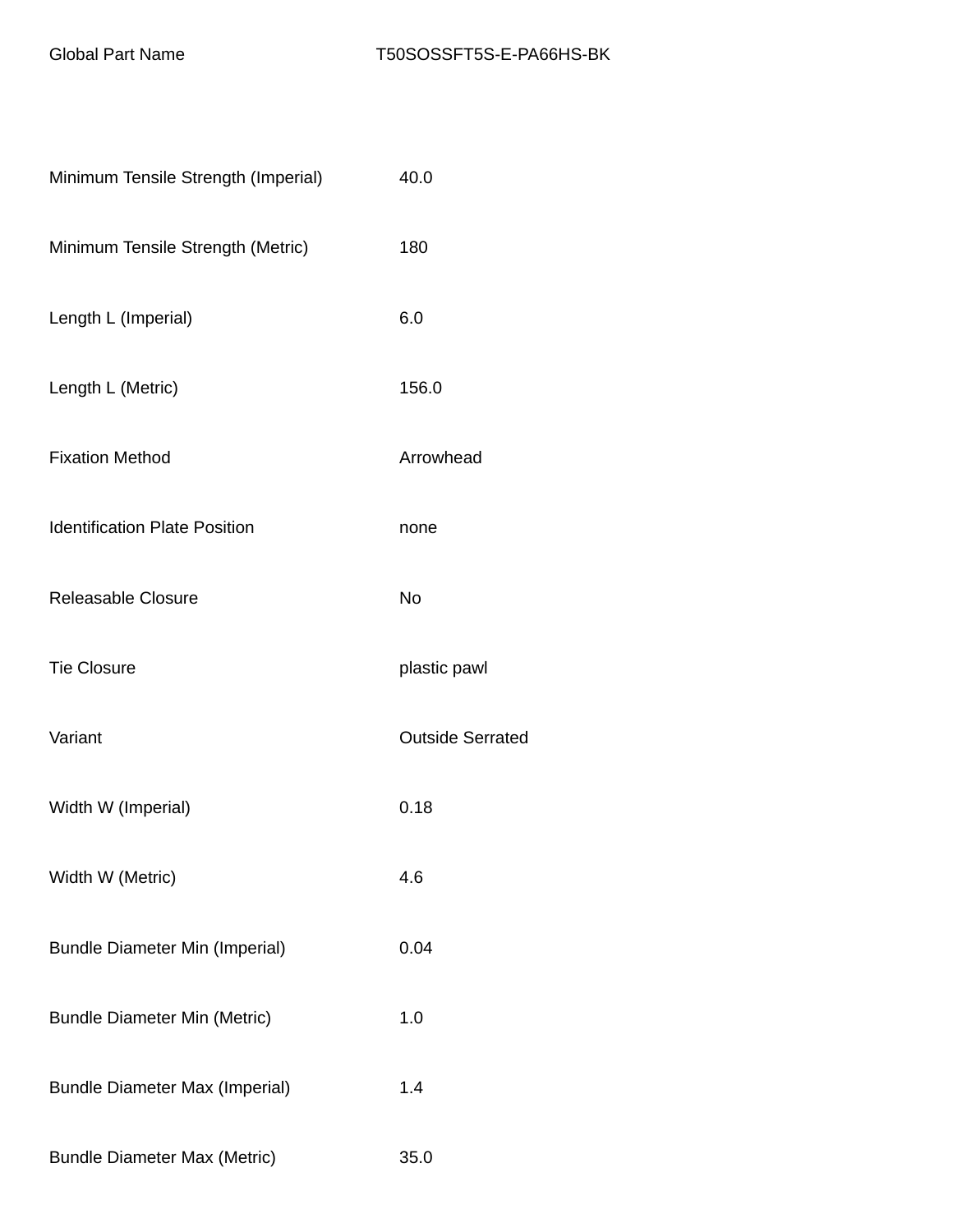| Thickness T (Imperial)                  | 0.05           |
|-----------------------------------------|----------------|
| Thickness T (Metric)                    | 1.3            |
| Panel Thickness Min (Imperial)          | 0.03           |
| Panel Thickness Max (Imperial)          | 0.05           |
| Panel Thickness Min (Metric)            | 0.7            |
| Panel Thickness Max (Metric)            | 1.3            |
| Mounting Hole Diameter D (Imperial)     | $0.19 - 0.21$  |
| Mounting Hole Diameter D (Metric)       | $4.8 - 5.2$ mm |
| Mounting Hole Diameter D Min (Imperial) | 0.19           |
| Mounting Hole Diameter D Max (Imperial) | 0.21           |
| Mounting Hole Diameter D Max (Metric)   | 5.2            |
| Disc Diameter (Metric)                  | 16.0           |
| Disc Diameter (Imperial)                | 0.63           |

Material Material Polyamide 6.6 heat stabilized (PA66HS)